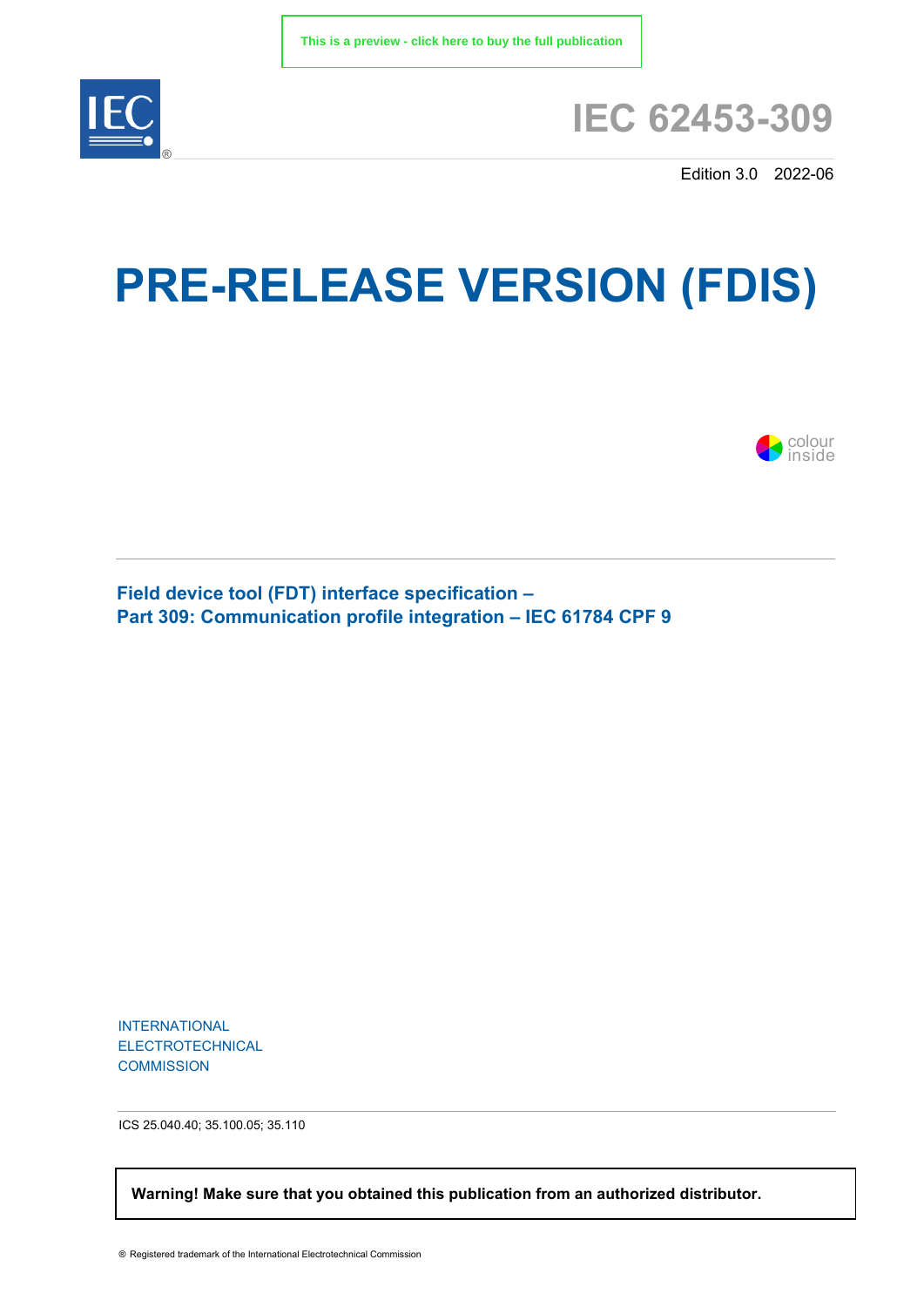

### **65E/907/FDIS**

#### FINAL DRAFT INTERNATIONAL STANDARD (FDIS)

| <b>PROJECT NUMBER:</b>       |                          |
|------------------------------|--------------------------|
| <b>IEC 62453-309 ED3</b>     |                          |
| DATE OF CIRCULATION:         | CLOSING DATE FOR VOTING: |
| 2022-06-17                   | 2022-07-29               |
| <b>SUPERSEDES DOCUMENTS:</b> |                          |
| 65E/785/CDV, 65E/879/RVC     |                          |

| IEC SC 65E : DEVICES AND INTEGRATION IN ENTERPRISE SYSTEMS                                                                                                                     |                    |                                                  |               |
|--------------------------------------------------------------------------------------------------------------------------------------------------------------------------------|--------------------|--------------------------------------------------|---------------|
| SECRETARIAT:                                                                                                                                                                   |                    | SECRETARY:                                       |               |
| United States of America                                                                                                                                                       |                    | Mr Donald (Bob) Lattimer                         |               |
| OF INTEREST TO THE FOLLOWING COMMITTEES:                                                                                                                                       |                    | HORIZONTAL STANDARD:                             |               |
| SC 65C                                                                                                                                                                         |                    | □                                                |               |
| <b>FUNCTIONS CONCERNED:</b>                                                                                                                                                    |                    |                                                  |               |
| $\Box$ EMC                                                                                                                                                                     | <b>ENVIRONMENT</b> | QUALITY ASSURANCE                                | $\Box$ SAFETY |
| $\boxtimes$ SUBMITTED FOR CENELEC PARALLEL VOTING                                                                                                                              |                    | <b>NOT SUBMITTED FOR CENELEC PARALLEL VOTING</b> |               |
| <b>Attention IEC-CENELEC parallel voting</b>                                                                                                                                   |                    |                                                  |               |
| The attention of IEC National Committees, members of<br>CENELEC, is drawn to the fact that this Final Draft<br>International Standard (FDIS) is submitted for parallel voting. |                    |                                                  |               |
| The CENELEC members are invited to vote through the<br>CENELEC online voting system.                                                                                           |                    |                                                  |               |

This document is a draft distributed for approval. It may not be referred to as an International Standard until published as such.

In addition to their evaluation as being acceptable for industrial, technological, commercial and user purposes, Final Draft International Standards may on occasion have to be considered in the light of their potential to become standards to which reference may be made in national regulations.

Recipients of this document are invited to submit, with their comments, notification of any relevant patent rights of which they are aware and to provide supporting documentation.

#### TITLE:

**Field device tool (FDT) interface specification - Part 309: Communication profile integration - IEC 61784 CPF 9**

PROPOSED STABILITY DATE: 2025

NOTE FROM TC/SC OFFICERS:

**Copyright © 2022 International Electrotechnical Commission, IEC**. All rights reserved. It is permitted to download this electronic file, to make a copy and to print out the content for the sole purpose of preparing National Committee positions. You may not copy or "mirror" the file or printed version of the document, or any part of it, for any other purpose without permission in writing from IEC.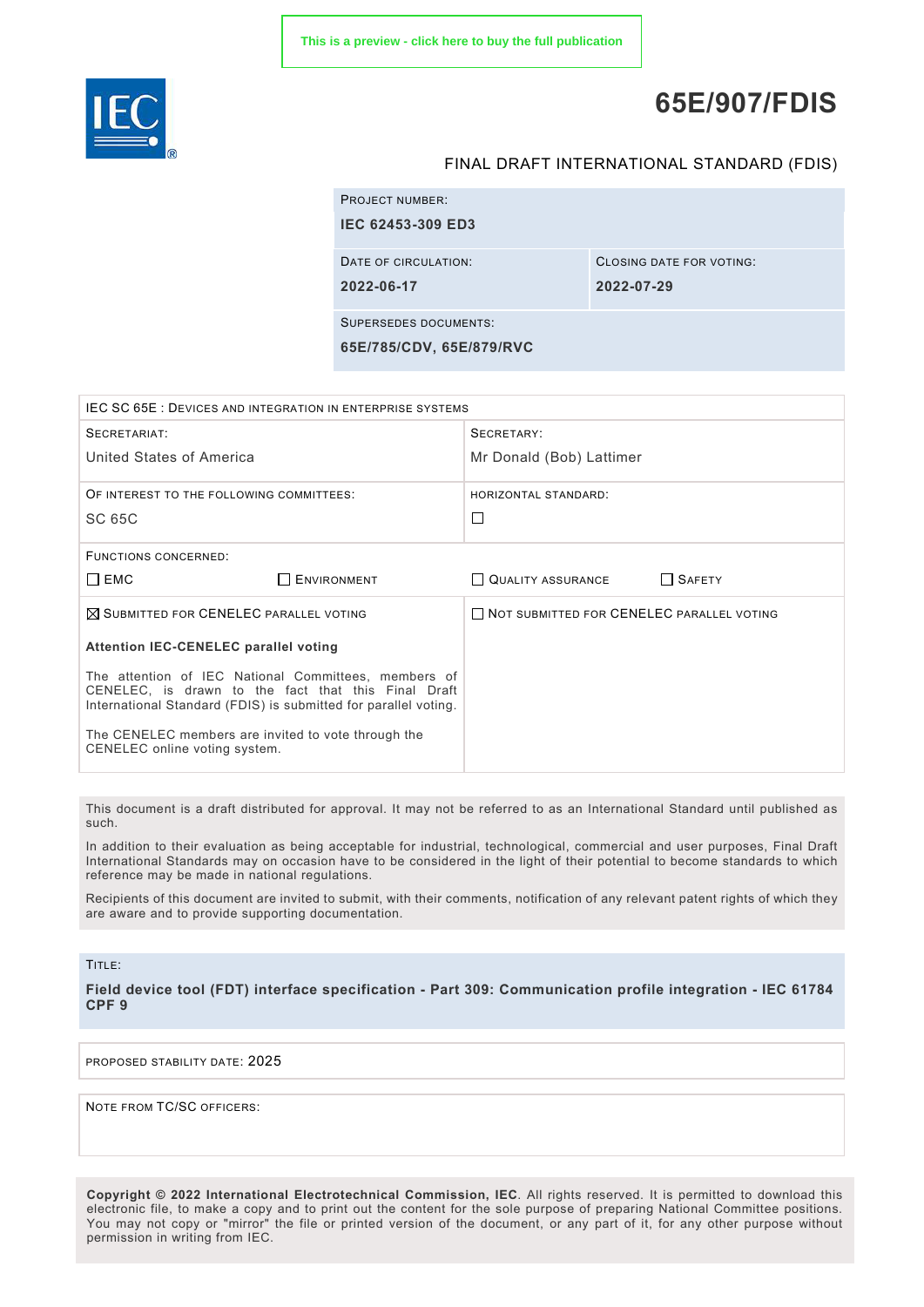$-2-$ 

IEC FDIS 62453-309 © IEC 2022

#### **CONTENTS**

| 1  |              |                                                                  |  |  |
|----|--------------|------------------------------------------------------------------|--|--|
| 2  |              |                                                                  |  |  |
| 3  |              |                                                                  |  |  |
|    | 3.1          |                                                                  |  |  |
|    | 3.2          |                                                                  |  |  |
|    | 3.3          |                                                                  |  |  |
|    | 3.3.1        |                                                                  |  |  |
|    | 3.3.2        |                                                                  |  |  |
|    | 3.3.3        |                                                                  |  |  |
| 4  |              |                                                                  |  |  |
| 5  |              |                                                                  |  |  |
|    | 5.1          |                                                                  |  |  |
|    | 5.2          |                                                                  |  |  |
|    | 5.3          |                                                                  |  |  |
| 6  |              |                                                                  |  |  |
|    | 6.1          |                                                                  |  |  |
|    | 6.2          |                                                                  |  |  |
|    | 6.3          |                                                                  |  |  |
|    | 6.4          |                                                                  |  |  |
|    | 6.5          |                                                                  |  |  |
|    | 6.6          |                                                                  |  |  |
|    | 6.7<br>6.7.1 |                                                                  |  |  |
|    | 6.7.2        |                                                                  |  |  |
|    | 6.7.3        | Behavior of DTMs supporting 'Extended HART' and 'HART Basic' 17  |  |  |
|    | 6.7.4        | Behavior of DTMs that require 'Extended HART' or 'HART Basic' 17 |  |  |
|    | 6.8          |                                                                  |  |  |
|    | 6.9          |                                                                  |  |  |
|    | 6.9.1        |                                                                  |  |  |
|    | 6.9.2        |                                                                  |  |  |
| 7  |              |                                                                  |  |  |
| 8  |              |                                                                  |  |  |
| 9  |              |                                                                  |  |  |
|    | 9.1          |                                                                  |  |  |
|    | 9.2          |                                                                  |  |  |
|    | 9.3          |                                                                  |  |  |
|    | 9.4          | Additional address information for 'Extended HART' protocols23   |  |  |
|    |              |                                                                  |  |  |
|    | 10.1         |                                                                  |  |  |
|    | 10.2         |                                                                  |  |  |
|    | 10.3         |                                                                  |  |  |
| 11 |              |                                                                  |  |  |
| 12 |              |                                                                  |  |  |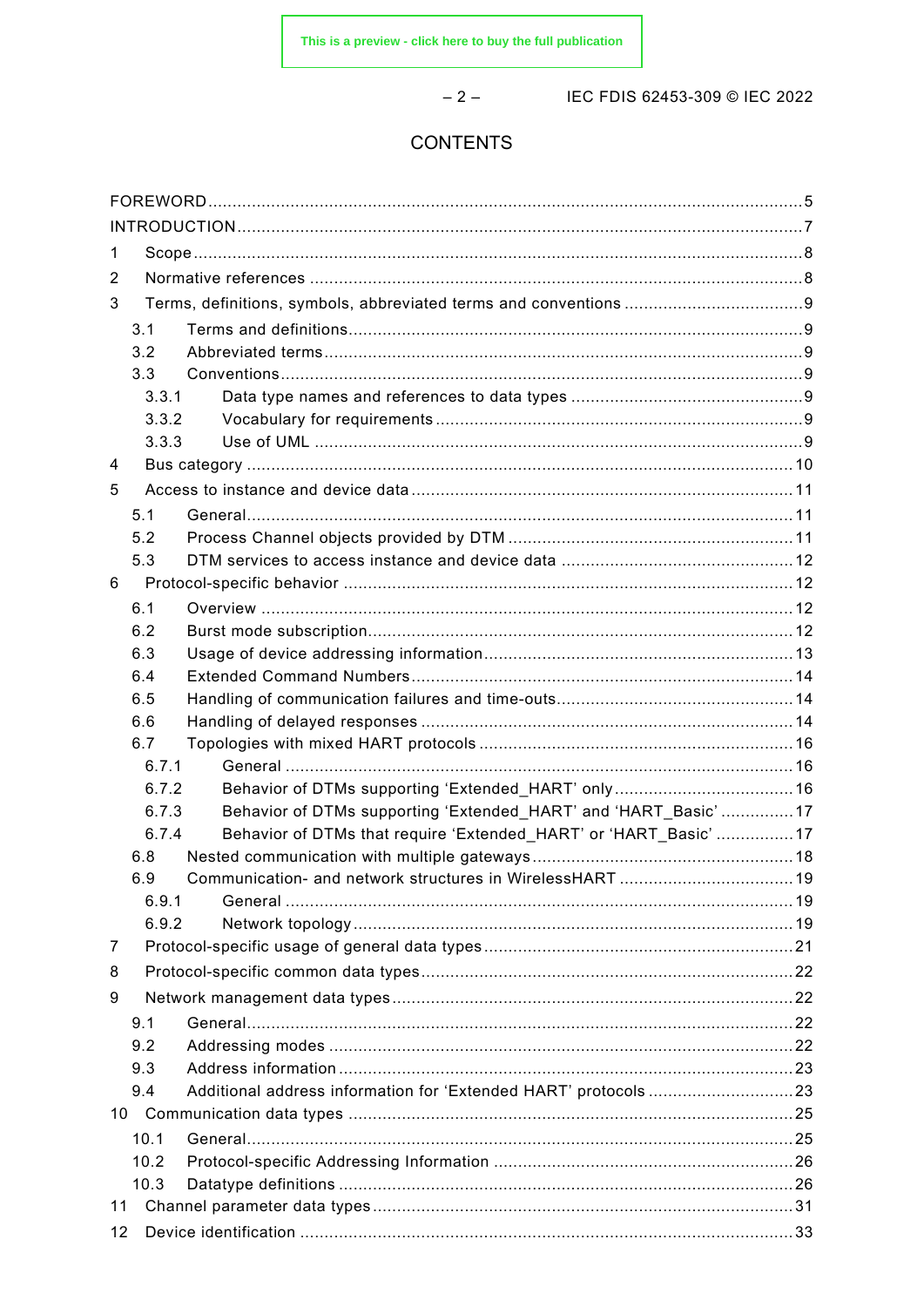IEC FDIS 62453-309 © IEC 2022 - 3-

| 12.1         |                                                                                         |  |
|--------------|-----------------------------------------------------------------------------------------|--|
| 12.2<br>12.3 | Support for Extended Manufacturer and Device Type Code 34                               |  |
| 12.4         | Device type identification data types for protocol 'HART_Basic' 34                      |  |
| 12.5         | Common device type identification data types for 'Extended HART'                        |  |
|              |                                                                                         |  |
| 12.6         |                                                                                         |  |
| 12.7         |                                                                                         |  |
| 12.8         | Scan identification data types for 'Extended_HART' protocols44                          |  |
| 12.9         |                                                                                         |  |
|              |                                                                                         |  |
|              |                                                                                         |  |
|              |                                                                                         |  |
|              |                                                                                         |  |
|              |                                                                                         |  |
|              | Figure 5 - Behavior of DTMs supporting 'Extended_HART' and 'HART_Basic'17               |  |
|              | Figure 6 - Behavior of DTMs requires 'Extended_HART' or 'HART_Basic' 18                 |  |
|              |                                                                                         |  |
|              |                                                                                         |  |
|              |                                                                                         |  |
|              |                                                                                         |  |
|              | Figure 10 - FDT Topology when directly connected to a WirelessHART adapter device21     |  |
|              |                                                                                         |  |
|              |                                                                                         |  |
|              |                                                                                         |  |
|              |                                                                                         |  |
|              |                                                                                         |  |
|              |                                                                                         |  |
|              |                                                                                         |  |
|              |                                                                                         |  |
|              |                                                                                         |  |
|              |                                                                                         |  |
|              |                                                                                         |  |
|              | Table 12 - Identification data types with protocol-specific mapping for protocol        |  |
|              |                                                                                         |  |
|              | Table 13 - Identification data types with semantics for protocol 'HART_Basic'36         |  |
|              | Table 14 – Simple identification data types for protocol 'HART_Basic' with protocol     |  |
|              | Table 15 - Structured identification data types for protocol 'HART_Basic' with protocol |  |
|              | Table 16 - Identification data types for 'Extended_HART' protocols with protocol-       |  |
|              |                                                                                         |  |
|              | Table 17 - Identification data types for 'Extended_HART' protocols without protocol     |  |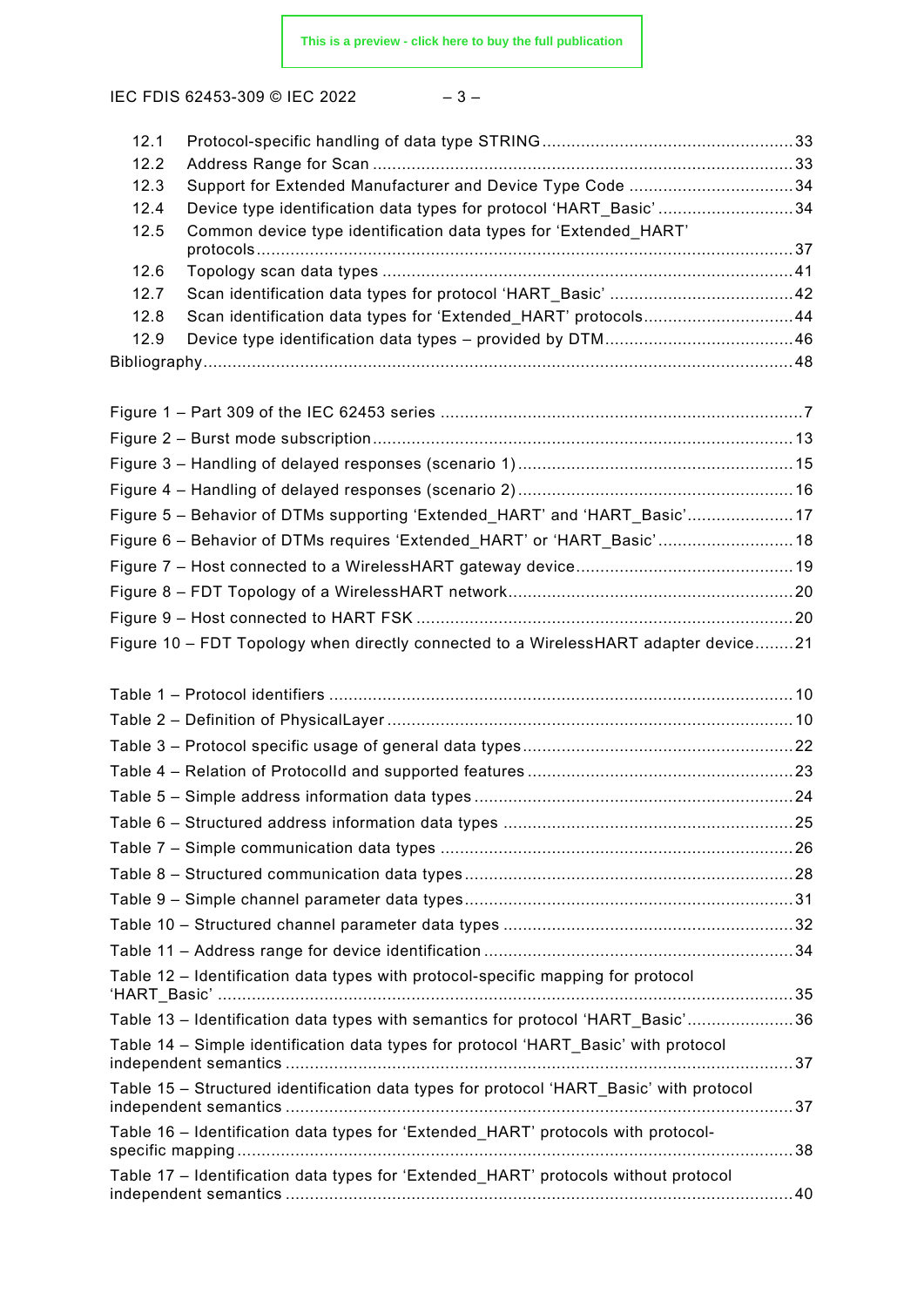#### – 4 – IEC FDIS 62453-309 © IEC 2022

| Table 18 – Simple identification data types for 'Extended HART' protocols with       |  |
|--------------------------------------------------------------------------------------|--|
| Table 19 – Structured identification data types for 'Extended HART' protocols with   |  |
|                                                                                      |  |
| Table 21 - Simple scan identification data types for protocol 'HART_Basic'42         |  |
| Table 22 – Structured scan identification data types for protocol 'HART Basic' 43    |  |
| Table 23 - Simple scan identification data types for 'Extended_HART' protocols 44    |  |
| Table 24 – Structured scan identification data types for 'Extended HART' protocols45 |  |
|                                                                                      |  |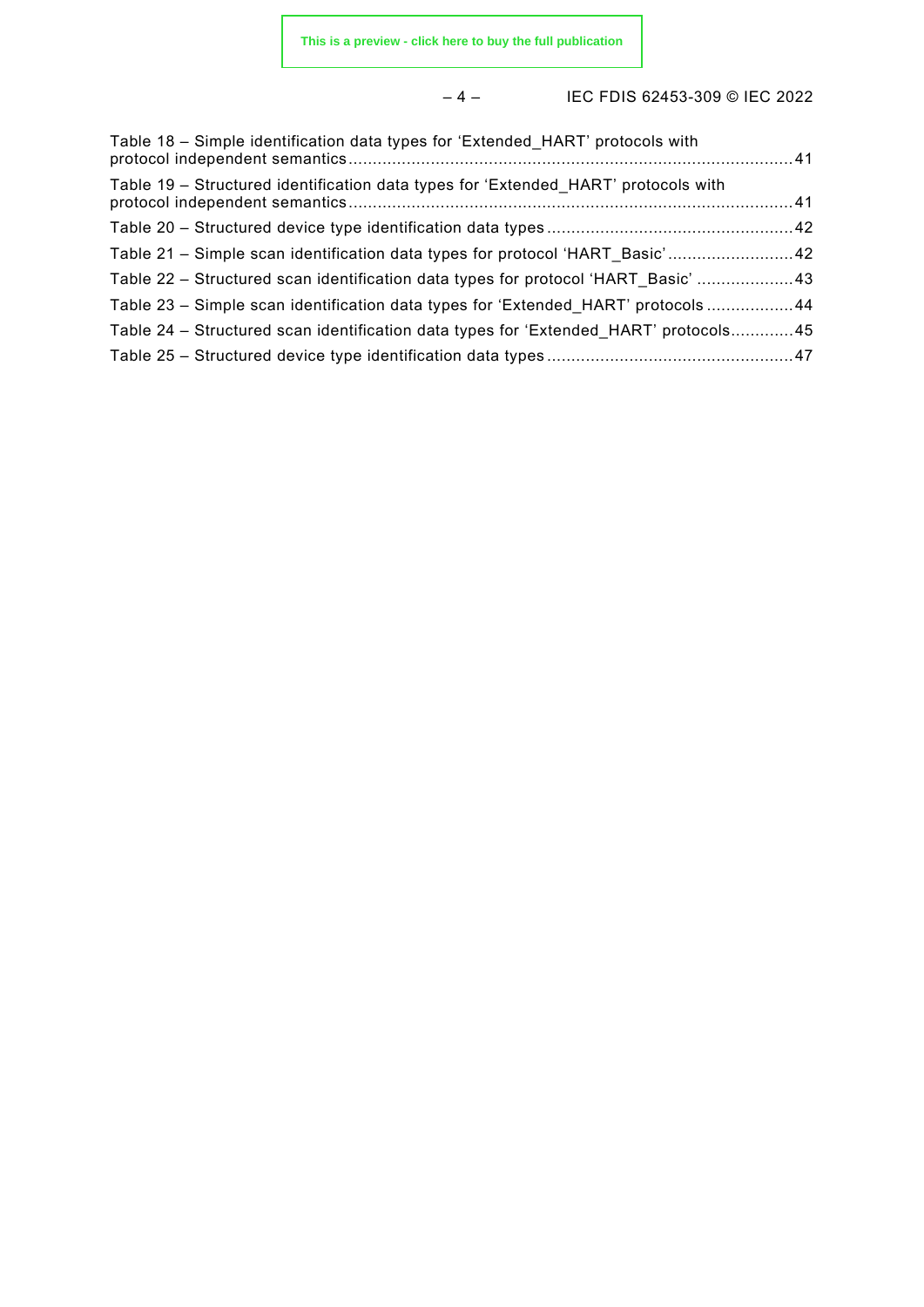IEC FDIS 62453-309 © IEC 2022  $-5-$ 

#### INTERNATIONAL ELECTROTECHNICAL COMMISSION

\_\_\_\_\_\_\_\_\_\_\_\_

#### **FIELD DEVICE TOOL (FDT) INTERFACE SPECIFICATION –**

#### **Part 309: Communication profile integration – IEC 61784 CPF 9**

#### FOREWORD

- <span id="page-5-0"></span>1) The International Electrotechnical Commission (IEC) is a worldwide organization for standardization comprising all national electrotechnical committees (IEC National Committees). The object of IEC is to promote international co-operation on all questions concerning standardization in the electrical and electronic fields. To this end and in addition to other activities, IEC publishes International Standards, Technical Specifications, Technical Reports, Publicly Available Specifications (PAS) and Guides (hereafter referred to as "IEC Publication(s)"). Their preparation is entrusted to technical committees; any IEC National Committee interested in the subject dealt with may participate in this preparatory work. International, governmental and non-governmental organizations liaising with the IEC also participate in this preparation. IEC collaborates closely with the International Organization for Standardization (ISO) in accordance with conditions determined by agreement between the two organizations.
- 2) The formal decisions or agreements of IEC on technical matters express, as nearly as possible, an international consensus of opinion on the relevant subjects since each technical committee has representation from all interested IEC National Committees.
- 3) IEC Publications have the form of recommendations for international use and are accepted by IEC National Committees in that sense. While all reasonable efforts are made to ensure that the technical content of IEC Publications is accurate, IEC cannot be held responsible for the way in which they are used or for any misinterpretation by any end user.
- 4) In order to promote international uniformity, IEC National Committees undertake to apply IEC Publications transparently to the maximum extent possible in their national and regional publications. Any divergence between any IEC Publication and the corresponding national or regional publication shall be clearly indicated in the latter.
- 5) IEC itself does not provide any attestation of conformity. Independent certification bodies provide conformity assessment services and, in some areas, access to IEC marks of conformity. IEC is not responsible for any services carried out by independent certification bodies.
- 6) All users should ensure that they have the latest edition of this publication.
- 7) No liability shall attach to IEC or its directors, employees, servants or agents including individual experts and members of its technical committees and IEC National Committees for any personal injury, property damage or other damage of any nature whatsoever, whether direct or indirect, or for costs (including legal fees) and expenses arising out of the publication, use of, or reliance upon, this IEC Publication or any other IEC Publications.
- 8) Attention is drawn to the Normative references cited in this publication. Use of the referenced publications is indispensable for the correct application of this publication.
- 9) Attention is drawn to the possibility that some of the elements of this IEC Publication may be the subject of patent rights. IEC shall not be held responsible for identifying any or all such patent rights.

IEC 62453-309 has been prepared by subcommittee 65E: Devices and integration in enterprise systems, of IEC technical committee 65: Industrial-process measurement, control and automation. It is an International Standard.

This third edition cancels and replaces the second edition published in 2016. This edition constitutes a technical revision.

This edition includes the following significant technical changes with respect to the previous edition:

- corrections in regard to accessing information in the respective device and
- corrections in regard to describing support for different protocol versions.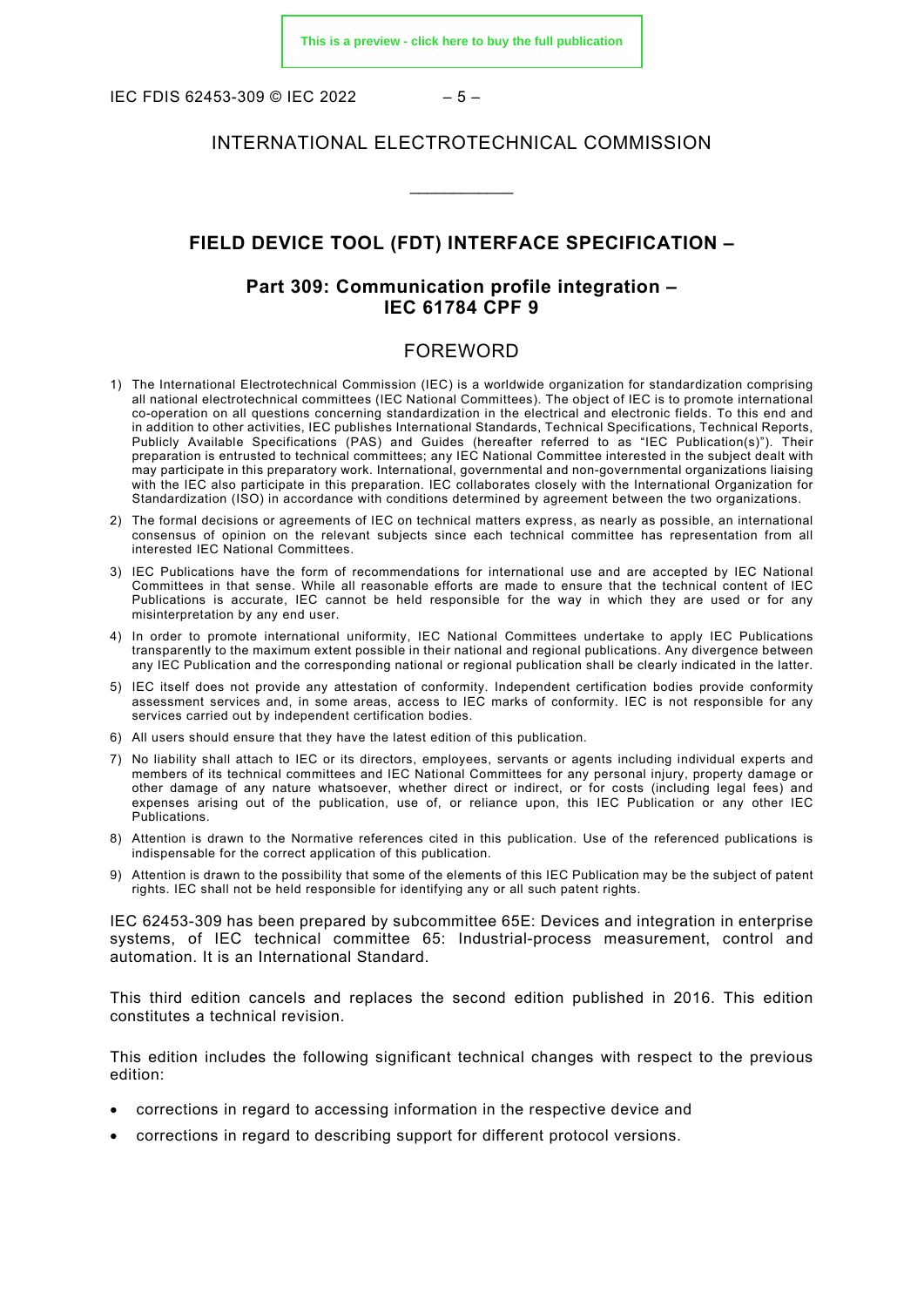– 6 – IEC FDIS 62453-309 © IEC 2022

The text of this International Standard is based on the following documents:

| Draft       | Report on voting |
|-------------|------------------|
| 65E/XX/FDIS | 65E/XX/RVD       |

Full information on the voting for its approval can be found in the report on voting indicated in the above table.

The language used for the development of this International Standard is English.

This document was drafted in accordance with ISO/IEC Directives, Part 2, and developed in accordance with ISO/IEC Directives, Part 1 and ISO/IEC Directives, IEC Supplement, available at [www.iec.ch/members\\_experts/refdocs.](https://www.iec.ch/members_experts/refdocs) The main document types developed by IEC are described in greater detail at [www.iec.ch/standardsdev/publications.](https://www.iec.ch/standardsdev/publications)

Each part of the IEC 62453-3xy series is intended to be read in conjunction with IEC 62453‑2.

A list of all parts of the IEC 62453 series, under the general title *Field Device Tool (FDT) interface specification*, can be found on the IEC website.

The committee has decided that the contents of this document will remain unchanged until the stability date indicated on the IEC website under [webstore.iec.ch](https://webstore.iec.ch/?ref=menu) in the data related to the specific document. At this date, the document will be

- reconfirmed.
- withdrawn,
- replaced by a revised edition, or
- amended.

**IMPORTANT – The "colour inside" logo on the cover page of this document indicates that it contains colours which are considered to be useful for the correct understanding of its contents. Users should therefore print this document using a colour printer.**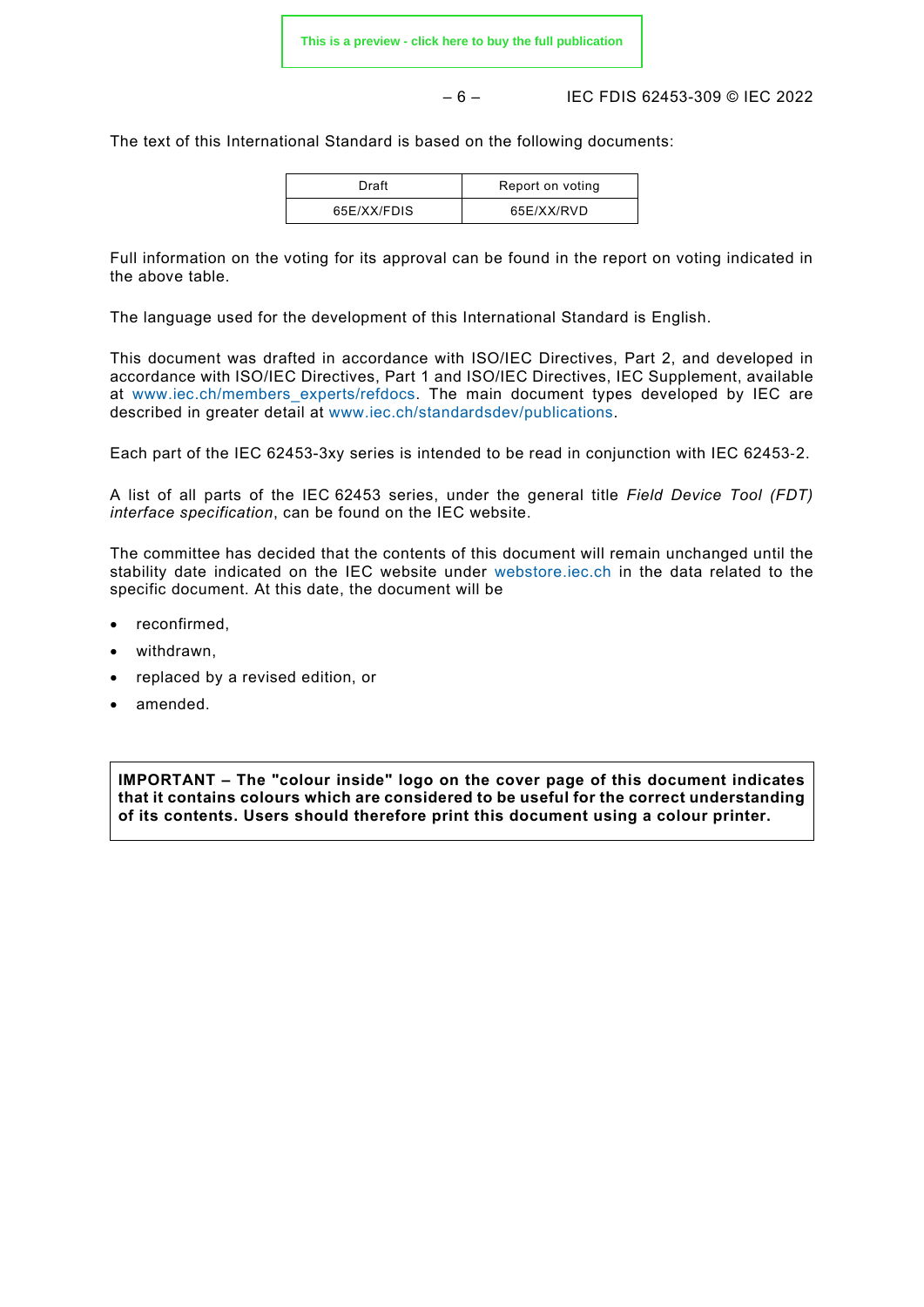<span id="page-7-0"></span>IEC FDIS 62453-309 © IEC 2022 – 7 –

<span id="page-7-1"></span> $\mathcal{L}$  and  $\mathcal{L}$  and  $\mathcal{L}$ 

#### INTRODUCTION

This part of IEC 62453 is an interface specification for developers of FDT<sup>[1](#page-7-2)</sup> (Field Device Tool) components for function control and data access within a client/server architecture. The specification is a result of an analysis and design process to develop standard interfaces to facilitate the development of servers and clients by multiple vendors that need to interoperate seamlessly.

With the integration of fieldbusses into control systems, there are a few other tasks which need to be performed. In addition to fieldbus- and device-specific tools, there is a need to integrate these tools into higher-level system-wide planning or engineering tools. In particular, for use in extensive and heterogeneous control systems, typically in the area of the process industry, the unambiguous definition of engineering interfaces that are easy to use for all those involved is of great importance.

A device-specific software component, called DTM (Device Type Manager), is supplied by the field device manufacturer with its device. The DTM is integrated into engineering tools via the FDT interfaces defined in this specification. The approach to integration is in general open for all kind of fieldbusses and thus meets the requirements for integrating different kinds of devices into heterogeneous control systems.

[Figure 1](#page-7-1) shows how IEC 62453-309 is aligned in the structure of the IEC 62453 series.



**Figure 1 – Part 309 of the IEC 62453 series**

<span id="page-7-2"></span>FDT® is a trademark of products supplied by FDT Group AISBL. This information is given for convenience of users of this document and does not constitute an endorsement by IEC of the product named. Equivalent products may be used if they can be shown to lead to the same results.